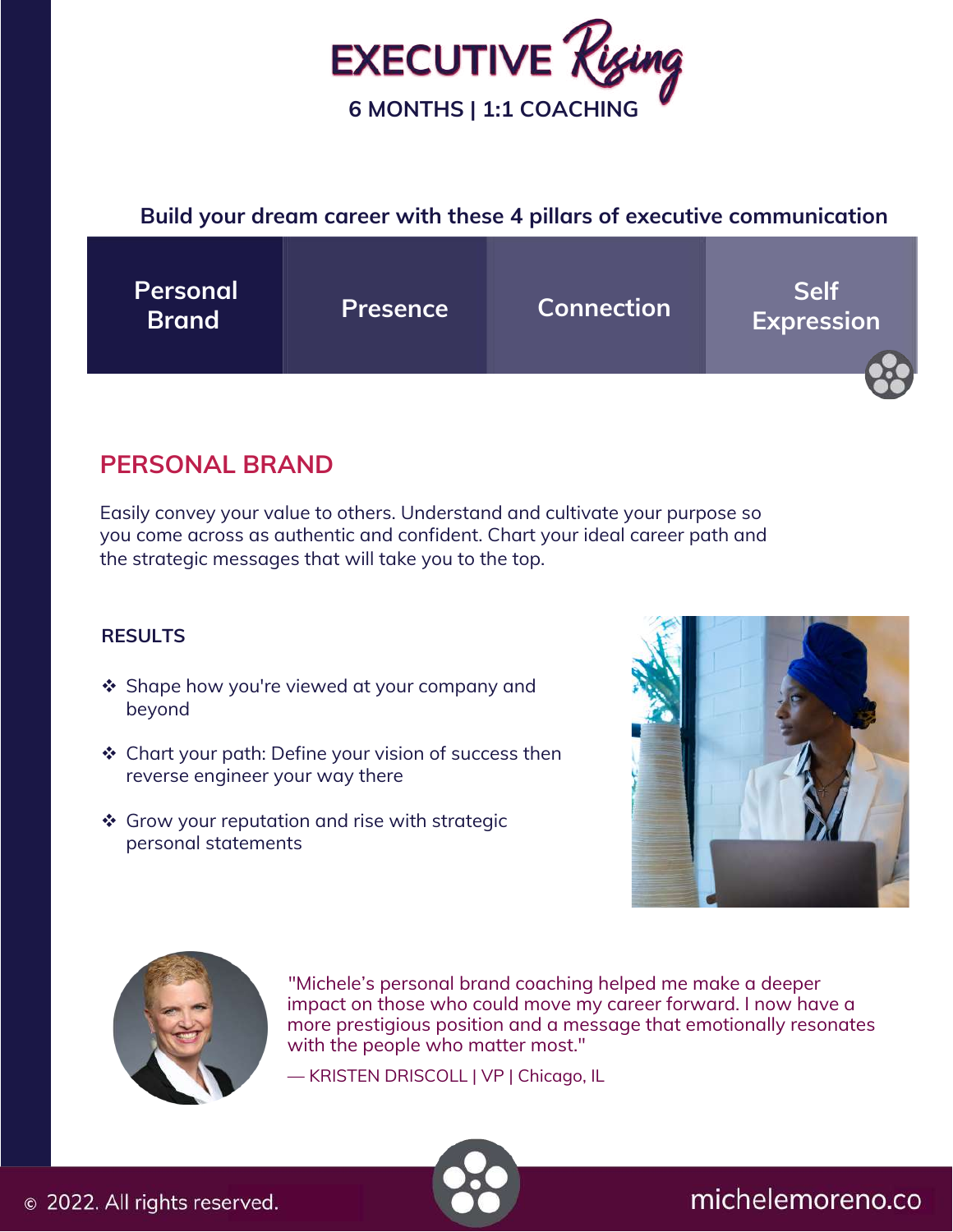



### **PRESENCE**

Connect to the needs and emotions of others, in the here and now, to adapt to change and unite the group. Turn the pressure and pitfalls of leadership into a commanding presence.

#### **RESULTS**

- ❖ Inspire confidence in others
- ◆ Motivate your team to act upon your mission, with excellence
- \* Read, lead and guide the room to make others feel valued
- ❖ Adapt to change in uncertain times
- $\cdot$  Include everyone in the age of diversity

"Witnessing Michele doing her magic is impressive. She brings her 15+ years of experience in front of the camera to create trust and authority with presence – quickly and (seemingly) effortlessly. The result is clear and compelling communication. Powerful."



— ANA MELIKIAN | CEO | Phoenix, AZ

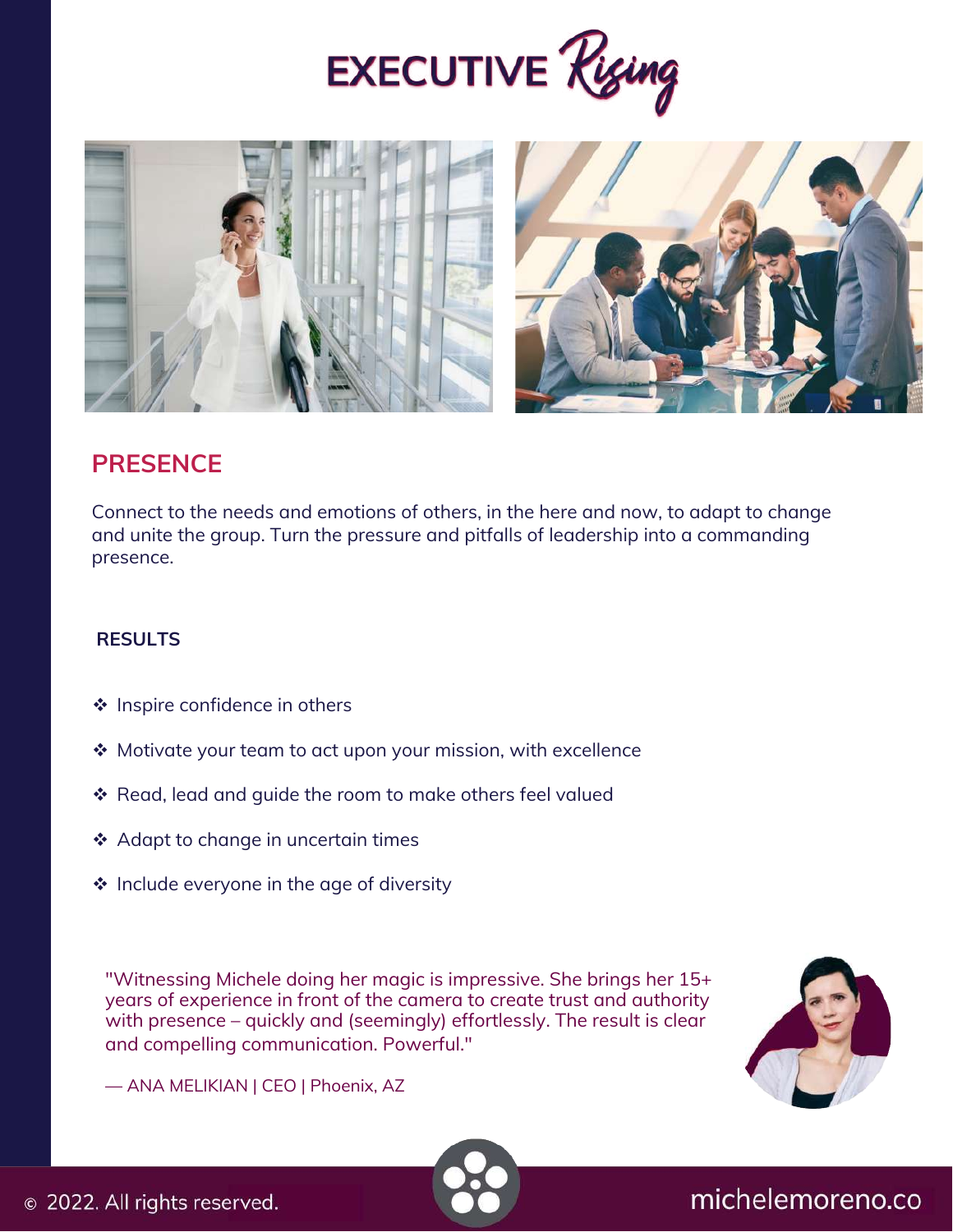



### **CONNECTION**

Build trust and relationships by listening, having empathy, and treating people how they want to be treated. Address difficult conversations using simulation: acting it out then getting realtime feedback on your approach.

#### **RESULTS**

- Connect with intention: Systematically reach out to build trusting relationships
- ❖ Empathy: Care for the collective and cultivate safe spaces and belonging
- Raise your Emotional Intelligence to improve Key Performance Indicators
- ❖ Limit conflict, burnout and turnover with Active Listening
- $\cdot$  Roleplay difficult and high-stakes conversations to explore different approaches in a risk-free environment



"I learned to be aware of the emotions of my audience and still have full access to my own emotions and experience. This level of presence creates real impact and connection."

— BRYNN BREUNER | CEO | Reno, NV

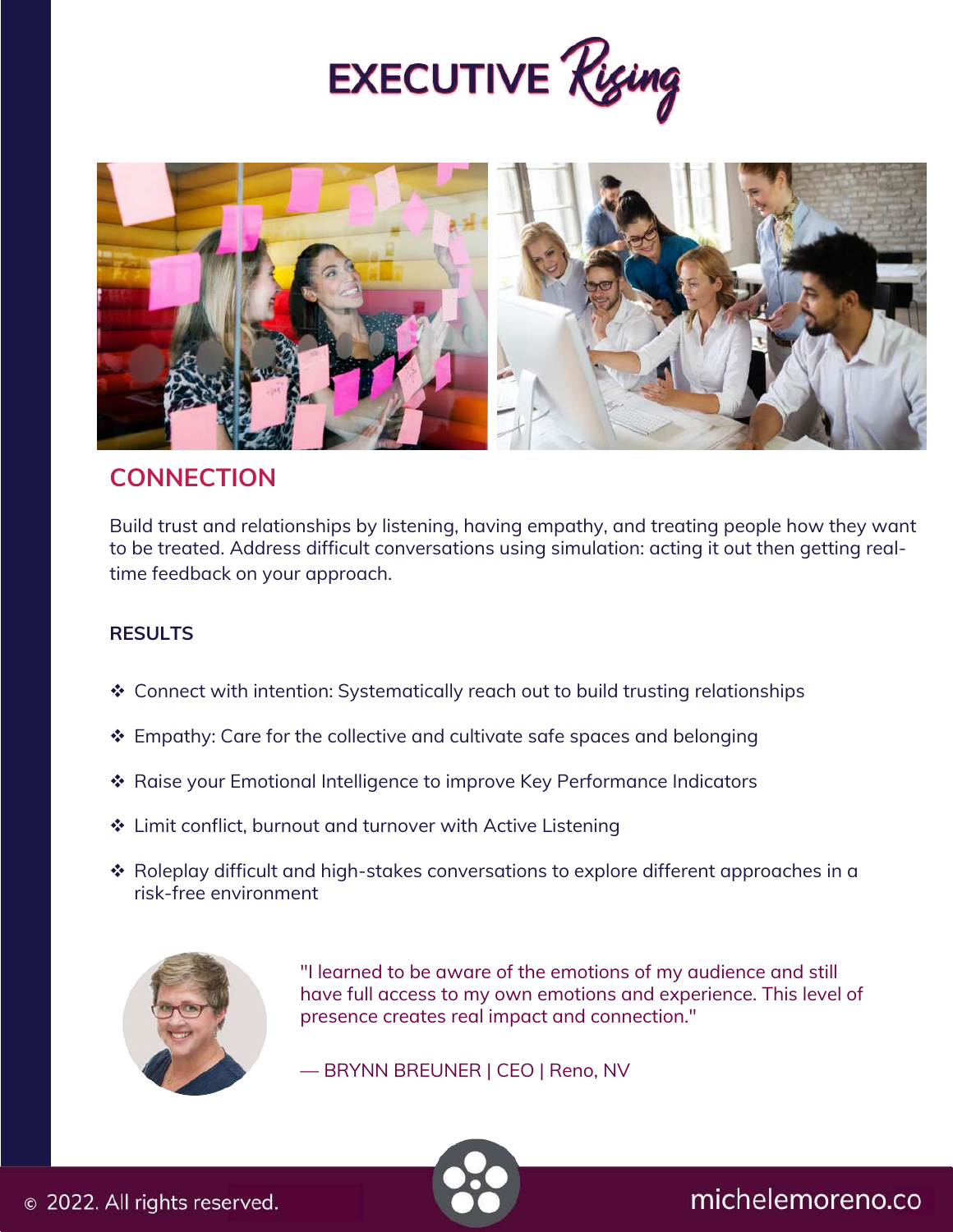

### **SELF-EXPRESSION**

Influence others with cutting-edge techniques for engaging conversations and presentations. Your voice, body language and use of space can take you from boring to inspiring. Having transformed 100+ leaders, you'll come away with the latest and most effective presentation skills for leaders, customized to your strengths.

#### **RESULTS**

- ❖ Persuasive and captivating communication
- Voice, style and body language secrets
- ❖ A new command of storytelling
- ❖ Brain-science: How people hear & remember what you say
- $\triangleq$  Inspire others to see, imagine, and act upon your vision

#### **BONUS**

CAMERA CONNECTION: Look and sound engaging on any virtual stage